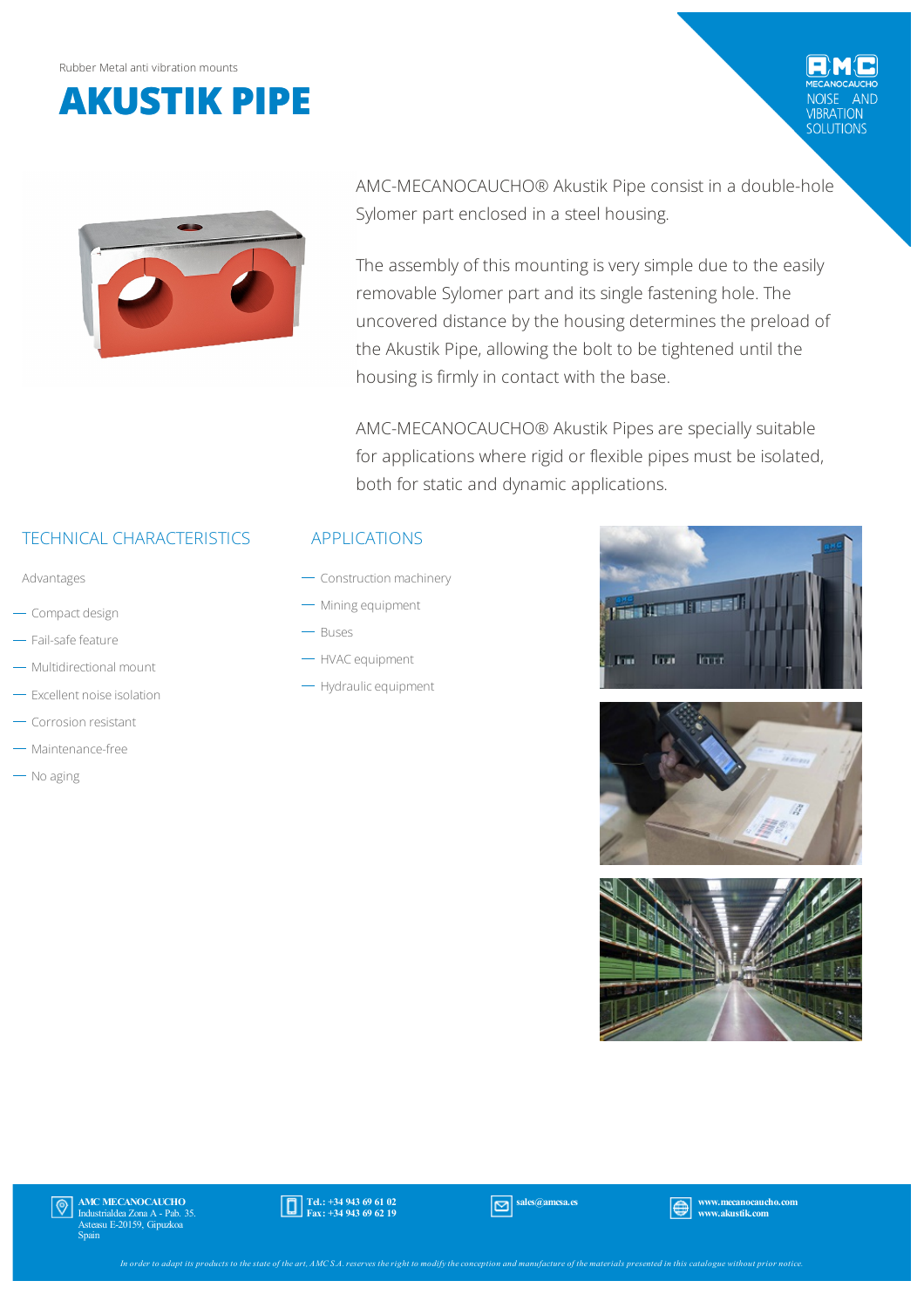#### **AKUSTIK PIPE**

### DRAWINGS





#### DIMENSIONS

| <b>Type</b> | (mm) | B<br>(mm) | (mm) | (mm) | Е<br>(mm) | D <sub>1</sub><br>(Min.) | D <sub>2</sub><br>(Max.) | D <sub>3</sub><br>(Max.) | Code  |
|-------------|------|-----------|------|------|-----------|--------------------------|--------------------------|--------------------------|-------|
| Type A      | 70   | 34,5      | 29   | 36   | 14,5      | 15                       | 18                       | 8,5                      | 23872 |
|             | 70   | 34,5      | 29   | 36   | 14,5      | 18                       | 18                       | 8,5                      | 23873 |
|             | 82   | 42        | 29   | 43   | 16        | 21,2                     | 24,3                     | 8,5                      | 23874 |
|             | 70   | 34,5      | 29   | 36   | 13        | 22                       | 22                       | 8,5                      | 23871 |
|             | 99   | 51,5      | 30   | 48   | 21        | 28                       | 28                       | 8,5                      | 23876 |
|             | 99   | 51,5      | 30   | 48   | 21        | 32                       | 32                       | 8,5                      | 23875 |



 $EMC$ MECANOCAUCH<br>NOISE ANI<br>VIBRATION<br>SOLUTIONS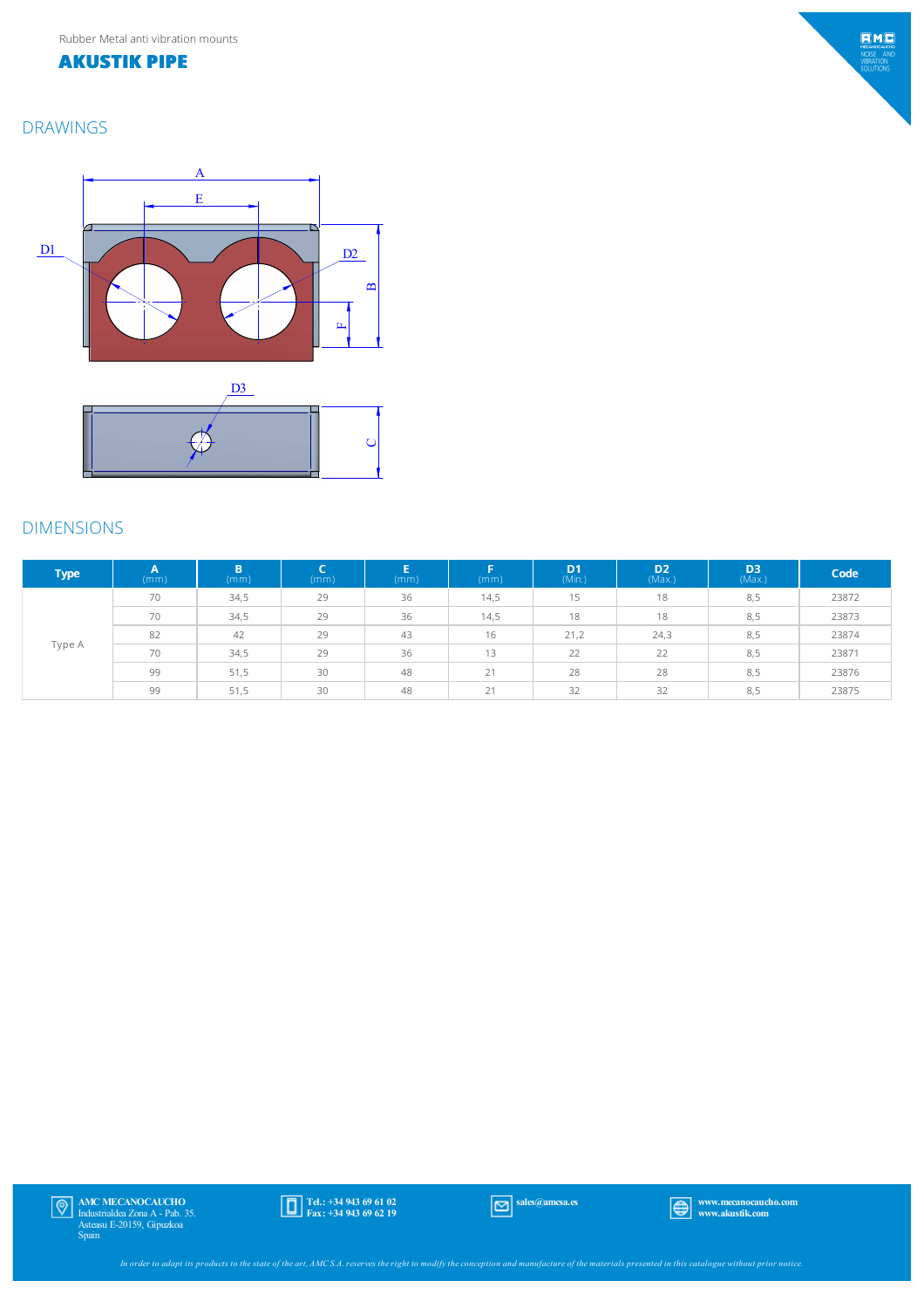Rubber Metal anti vibration mounts

#### **AKUSTIK PIPE**

## $EMC$ MECANOCAUCH<br>NOISE AND<br>VIBRATION<br>SOLUTIONS

## DRAWINGS



## DIMENSIONS

| <b>Type</b>   | (mm) | (mm)                | (mm)                      | (mm)            | (mm) | D1<br>(Min.) | D <sub>3</sub><br>◡<br>(Max) | D <sub>3</sub><br>(Max.) | Code  |
|---------------|------|---------------------|---------------------------|-----------------|------|--------------|------------------------------|--------------------------|-------|
| $-$<br>Type B | EΩ   | $\sim$ $\sim$<br>ЭZ | $\sim$ $\sim$<br><u>_</u> | $\cap$<br>- - - |      | $\sim$       |                              |                          | 23877 |

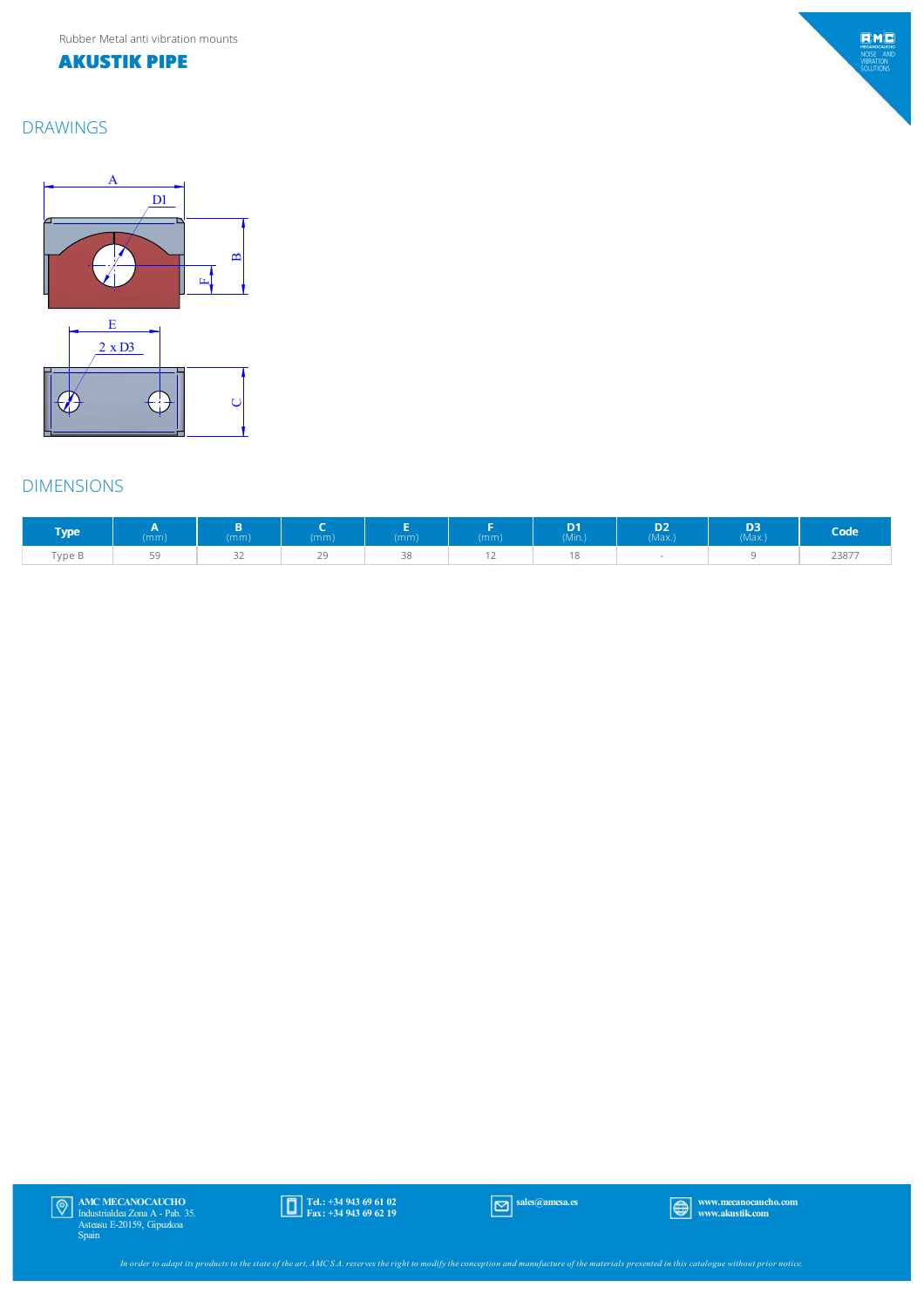### **AKUSTIK PIPE**

DRAWINGS

# $EMC$ MECANOCAUCH<br>NOISE ANI<br>VIBRATION<br>SOLUTIONS





## DIMENSIONS

| Type <sup>1</sup> | $\mathsf{A}$<br>(mm) | B<br>(mm) | $\overline{\phantom{a}}$<br>(mm) | E<br>(mm) | F<br>(mm) | G<br>(mm)                | ш<br>(mm) | (mm) | D <sub>1</sub><br>(Min.) | D <sub>2</sub><br>(Max.) | Code  |
|-------------------|----------------------|-----------|----------------------------------|-----------|-----------|--------------------------|-----------|------|--------------------------|--------------------------|-------|
|                   | 84                   | 32        | 19                               | 66        | 13        | $\overline{\phantom{1}}$ | 20        | 25   | 10                       | 6,5                      | 23892 |
|                   | 84                   | 32        | 19                               | 66        | 13        | C.                       | 20        | 25   | 14                       | 6,5                      | 23893 |
|                   | 94                   | 42        | 24                               | 76        | 18        | $\overline{\phantom{1}}$ | 20        | 25   | 20                       | 6,5                      | 23894 |
| Type Omega        | 94                   | 42        | 24                               | 76        | 18        |                          | 20        | 25   | 26                       | 6,5                      | 23895 |
|                   | 69                   | 24        | 13                               | 51        | 11        | $\overline{\phantom{1}}$ | 20        | 25   | 5,5                      | 6,5                      | 23896 |
|                   | 84                   | 32        | 19                               | 66        | 13        | $\overline{\phantom{1}}$ | 20        | 25   | 16                       | 6,5                      | 23897 |
|                   | 104                  | 50        | 28                               | 86        | 22        | $\overline{\phantom{0}}$ | 20        | 25   | 33                       | 6,5                      | 23898 |